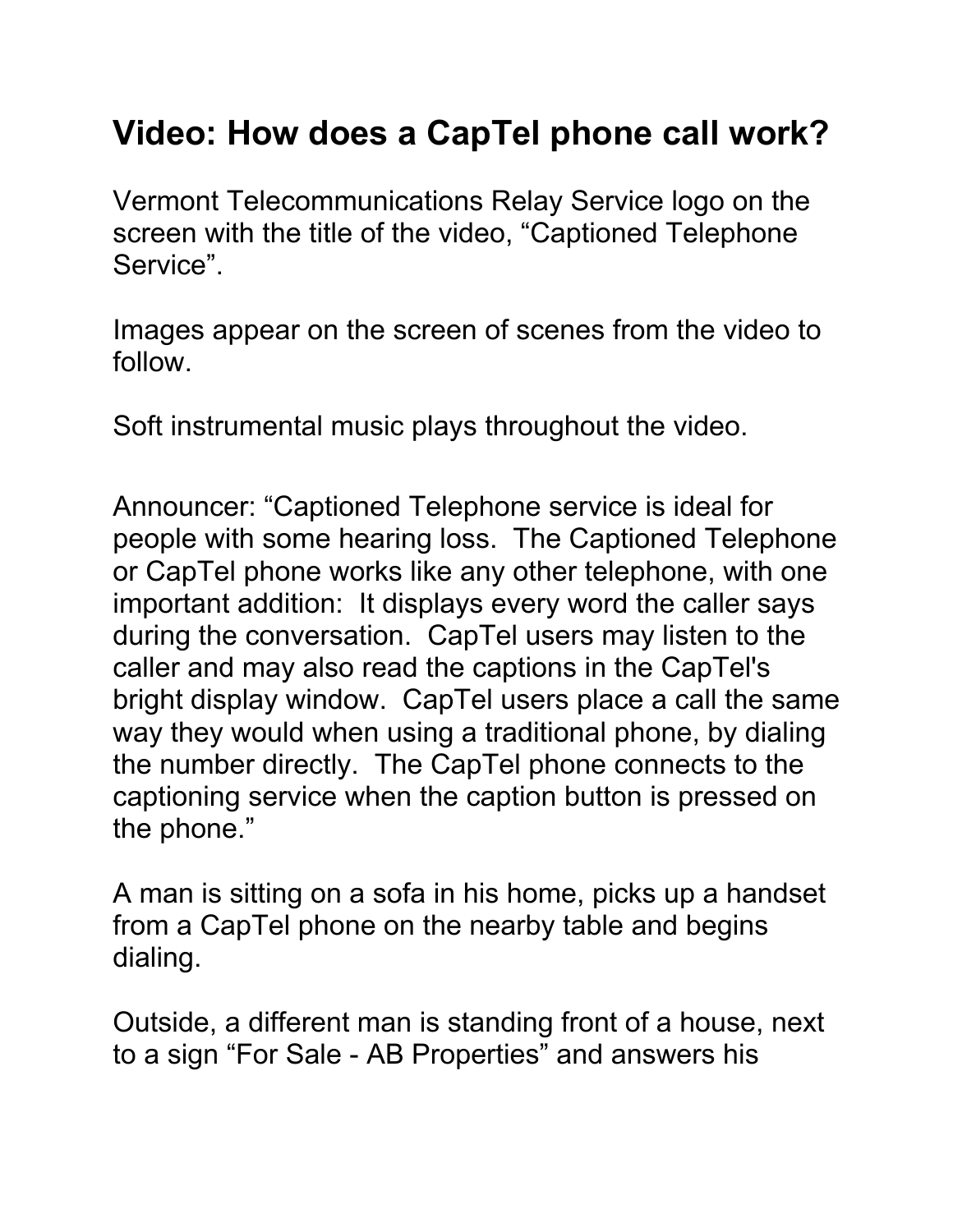ringing cell phone. He answers: "AB Properties. This is Adam."

Announcer: "Using enhanced, voice recognition technology, a specially trained operator turns the spoken words of the caller into captions on the CapTel screen."

Scene shifts to a CapTel operator sitting in front of a monitor and wearing a headset with microphone. She appears to be repeating for the voice recognition system.

Scene shifts to a CapTel phone's display screen showing the spoken words "Ringing 1 2 (M) ab properties this is…"

CapTel user reads the CapTel phone's display screen while he listens to Adam and then replies: "Hi Adam, this is Don Kelly. I saw your ad for the house at 194 Elmgrove and I'd like to set a time to see it."

Adam says: "Hi Don, thanks for calling. I'll be glad to show you the house. It is an amazing deal. Needs a little work, but it is a great neighborhood, and we just lowered the price by 10,000."

Don both listens and reads the captions on his CapTel phone whenever Adam is talking.

Don replies: "I'm thinking of it as an investment property and it's close to my daughter's house, so she can help with it too."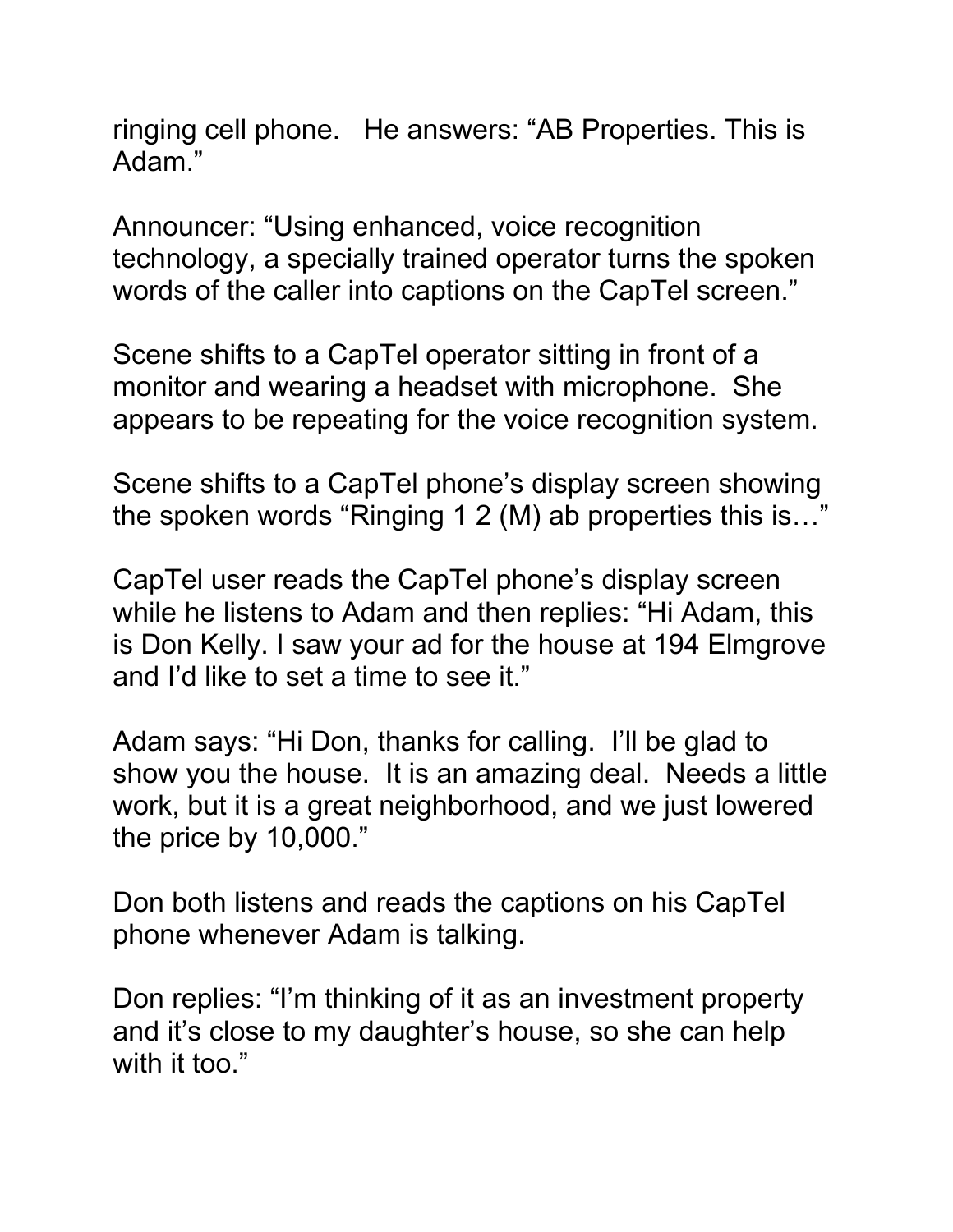Adam: "Don, I happen to be at the house right now. I just showed the house to someone else. Would you like to come over and see it now?"

Don: "Now is perfect! I can be over in 15 minutes."

Adam: "Great! Looking forward to meeting you, Don."

Don, with a smile on his face: "You too, see you soon."

Adam: "Good bye!" Adam turns around to walk back to the house.

Scene shifts from Adam to a kitchen in a different house where a girl is having a snack and a woman answers a ringing kitchen phone: "Hello?"

Scene shifts back to Don still on the sofa in his living room. Don reads his CapTel display screen: "Ringing 1 2 and (F) hello".

Don: "Hi honey, it's Dad. I'm gonna go look at that house on Elmgrove. They just lowered the price and the agent is there now. Do you want to meet me there?"

Daughter replied via her kitchen phone: "Yes! Go through with the agent and we will show up after you have a chance to see the house."

Don reads the CapTel phone's display screen with his daughter's words on it.